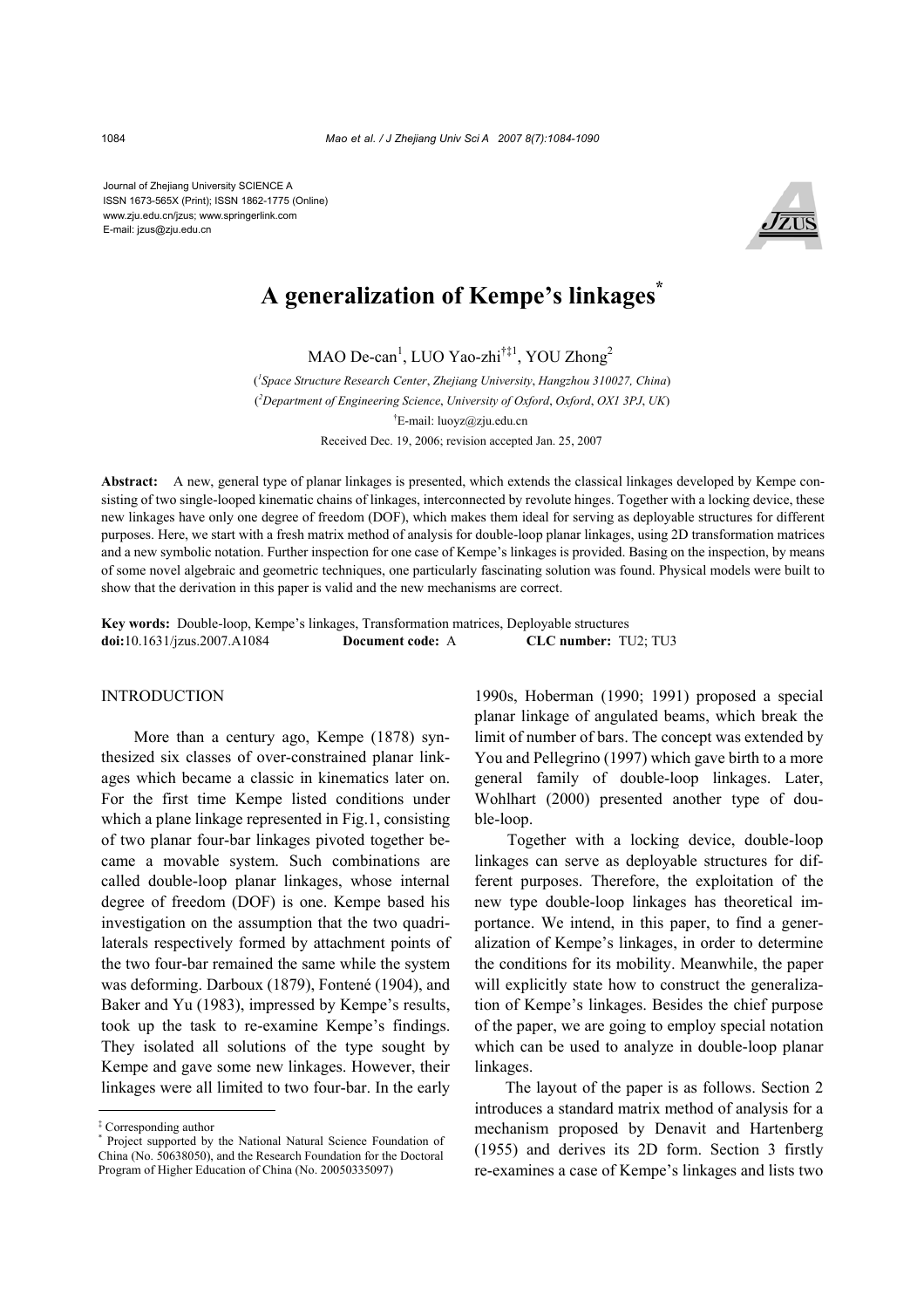geometric characteristics. According to these conditions, describe Kempe's linkages in a set of transform matrices by the matrix method. A fascinating generalization of Kempe's linkages is found. Section 4 concludes this paper.



**Fig.1 Kempe's linkage**

# MATRIX METHODS OF ANALYSIS FOR PLANAR LINKAGES

## **Transformation matrices**

In a classical paper, Denavit and Hartenberg (1955) set forth a standard approach to the analysis of linkages, where the geometric conditions are taken into account. Beggs (1966) used similar methods for analysis of a set of mechanisms. According to coordinate transformations and transformation matrices, these scholars were the first to demonstrate what closed-chain mechanisms form a movable system. However, they discussed mechanisms in 3D coordinate system, which brings unnecessary complexity for analysis of planar linkages. For simplicity, we shall deduce transformation matrices in 2D coordinate system.

Assume that we have found two coordinate systems,  $X_1O_1Y_1$  and  $X_2O_2Y_2$ , shown in Fig.2.  $X_2$  axis locates at the extension of  $O_1O_2$ , and the coordinates of point  $O_2$  in system  $X_1O_1Y_1$  is  $(x_0, y_0)$ . Now let us show how to get a transform matrix  $[T_{12}]$  that transforms the coordinates of a point *P* in system  $X_1O_1Y_1$  to its coordinates in system  $X_2O_2Y_2$ . Thus, the coordinates of *P* is  $(x_1, y_1)$  in system  $X_1O_1Y_1$  and  $(x_2, y_2)$  in system  $X_2O_2Y_2$ . The relationship of the above coordinates can be written as

$$
x_1 = x_2 \cos \theta_{12} - y_2 \sin \theta_{12} + x_0, y_1 = x_2 \sin \theta_{12} + y_2 \cos \theta_{12} + y_0,
$$
 (1)

where  $\theta_{12}$  is the angle of rotation from  $X_1$  to  $X_2$  positively about anti-clockwise. Here, it is specified that  $\theta_{12}$  equals  $-\theta_{21}$ . Then, the distance between  $O_1$  and  $O_2$ is denoted by  $a_{12}$ , so Eq.(1) can be rewritten in matrix form as

$$
\begin{bmatrix} x_1 \\ y_1 \\ 1 \end{bmatrix} = \begin{bmatrix} \cos \theta_{12} & -\sin \theta_{12} & a_{12} \cos \theta_{12} \\ \sin \theta_{12} & \cos \theta_{12} & a_{12} \sin \theta_{12} \\ 0 & 0 & 1 \end{bmatrix} \begin{bmatrix} x_2 \\ y_2 \\ 1 \end{bmatrix}.
$$
 (2)

Hence, the transformation matrix  $[T_{12}]$  in planar case can be denoted by

$$
\begin{bmatrix} T_{12} \end{bmatrix} = \begin{bmatrix} \cos \theta_{12} & -\sin \theta_{12} & a_{12} \cos \theta_{12} \\ \sin \theta_{12} & \cos \theta_{12} & a_{12} \sin \theta_{12} \\ 0 & 0 & 1 \end{bmatrix}.
$$
 (3)

The inverse of  $[T_{12}]$  is given as

$$
\begin{bmatrix} T_{21} \end{bmatrix} = \begin{bmatrix} \cos \theta_{12} & \sin \theta_{12} & -a_{12} \\ -\sin \theta_{12} & \cos \theta_{12} & 0 \\ 0 & 0 & 1 \end{bmatrix}.
$$
 (4)



**Fig.2 Two coordinate systems**

# **Mobility condition**

Denavit and Hartenberg (1955) pointed out that, for a closed loop in a linkage, the necessary and sufficient mobility condition is that the product of the transform matrices equals the unit matrix, i.e.,

$$
[T_{12}][T_{23}][T_{34}][T_{n1}]=[I]. \qquad (5)
$$

Using mathematical induction, we can have

$$
\begin{bmatrix}\n\mathbf{T}_{12} & \mathbf{T}_{23} & \mathbf{T}_{n1}\n\end{bmatrix} =\n\begin{bmatrix}\n\cos(\theta_{12} + \theta_{23} + \dots + \theta_{n1}) & -\sin(\theta_{12} + \theta_{23} + \dots + \theta_{n1}) & K_1 \\
\sin(\theta_{12} + \theta_{23} + \dots + \theta_{n1}) & \cos(\theta_{12} + \theta_{23} + \dots + \theta_{n1}) & K_2 \\
0 & 0 & 1\n\end{bmatrix},
$$
\n(6)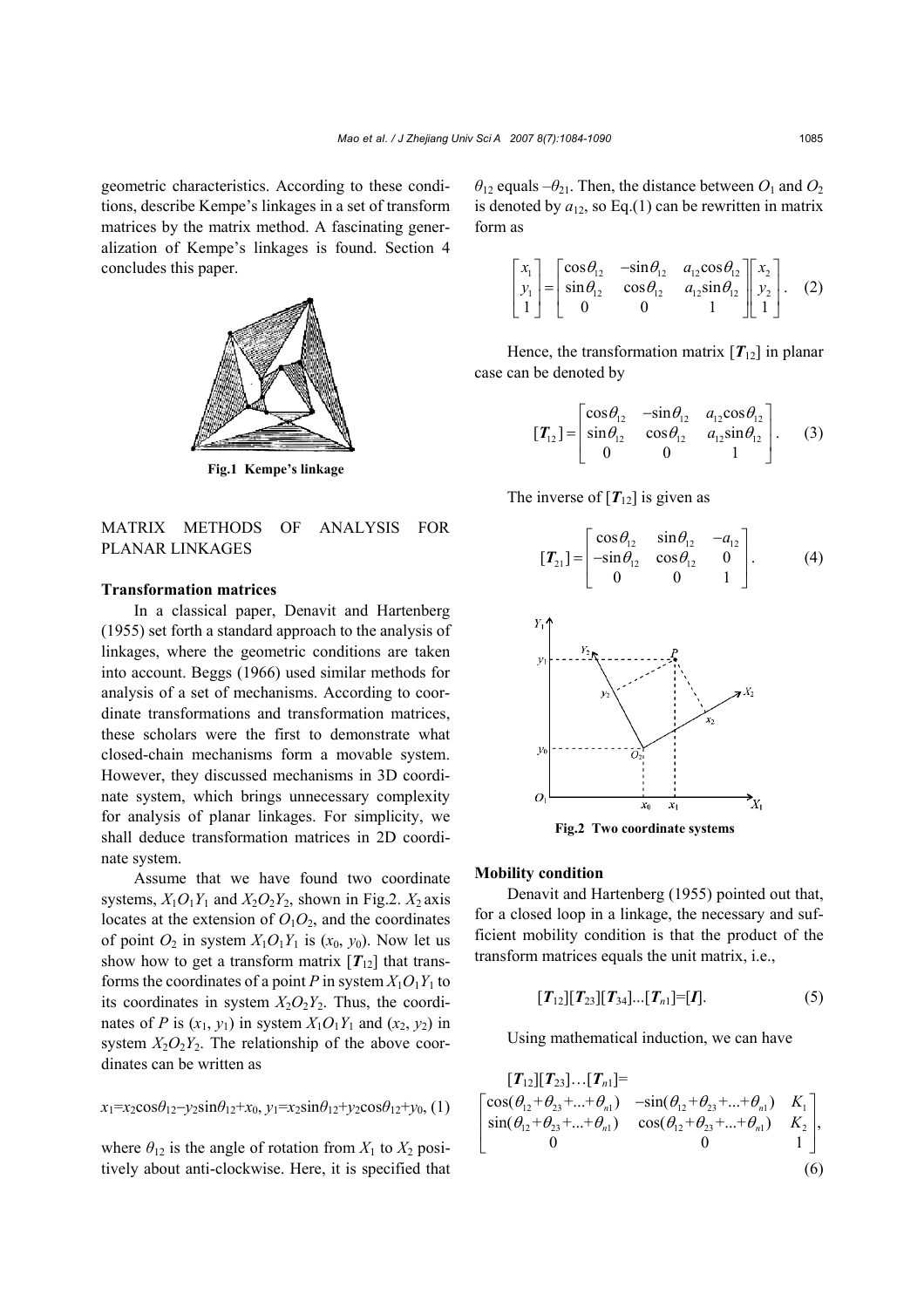where,

$$
K_1 = a_{12} \cos \theta_{12} + a_{23} \cos(\theta_{12} + \theta_{23}) + \dots + a_{n1} \cos(\theta_{12} + \theta_{23} + \dots + \theta_{n1}), K_2 = a_{12} \sin \theta_{12} + a_{23} \sin(\theta_{12} + \theta_{23}) + \dots + a_{n1} \sin(\theta_{12} + \theta_{23} + \dots + \theta_{n1}).
$$
 (7)

According to Eq.(5), the following conditions must be met:

$$
\theta_{12} + \theta_{23} + ... + \theta_{n1} = 2k\pi (k \in \mathbb{N}), K_1 = K_2 = 0.
$$
 (8)

The advantage of applying this matrix method is that we can describe a double-loop into a set of transform matrices. According to the theory that the product of these transform matrices equals the unit matrix, we can code a short piece of software enabling rapid determination of suitability of the double-loop.

## CREATION OF A GENERALIZATION OF KEMPE'S LINKAGES

## **Re-examine Case 5 of Kempe's linkages**

Among six cases of Kempe's linkages, we have found that Case 5, shown in Fig.3, has greater potential to be exploited than other cases. The geometrical characteristics of Case 5, given by Kempe, are as follows. First, the root polygon (the dashed quadrilaterals in Fig.3) of two deploying four-bar always remain similar; secondly, in Fig.3, the triangles *ABM*, *BCN*, *CDP*, *DAQ* are similar and the triangles *A*′*B*′*M*′,  $B'C'N'$ ,  $C'D'P'$ ,  $D'A'Q'$  are also similar. Hence, the following conditions can be obtained.

$$
\angle QAM = \angle Q'A'M' = \angle DAB,
$$
  
\(\angle MBN = \angle M'B'N' = \angle ABC,  
\(\angle NCP = \angle N'C'P' = \angle BCD,  
\(\angle PDQ = \angle P'D'Q' = \angle CDA,  
\(\angle MM/A'M' = AQ/A'Q' = CN/C'N' = CP/C'P',  
\(\angle BM/B'M' = BN'B'N' = DP/D'P' = DQ/D'Q'. (9)

Case 5 is a typical class of over-constrained mechanism because Kutzbach formula gives for the degree of mobility: *F*=−3. However, in fact if one relative angle of two adjacent links, for example ∠*AMB* in Fig.3, is known, the quadrilateral *AMBM*′ is determined and the positions of all the other links are also uniquely determined, i.e., it can move with only 1 DOF. Accordingly, we dare to make a guess that a class of double-loop planar linkages matches the following conditions: (1) The root polygon stays similar to its initial shape throughout the motion; (2) The triangles built on each edge of the root polygon are cyclically similar.



**Fig.3 Case 5 of Kempe's linkages**

It is possible to extend the concept to a series of combinations of a pair of six-bar, eight-bar, even 2*n*-bar where *n* is a positive integer greater than 2. For brevity, we shall henceforth refer to this kinematics chain as type SQ which has a 1 DOF motion. In the subsequent discussion we shall prove our guess, by the use of the matrix method mentioned in Section 2.

### **Description of Kempe's linkages**

Before using the matrix method, it is necessary to give the symbolic notation in double-loop planar linkages for applying the transformation. Denavit and Hartenberg (1955) gave the rules of notation in a closed single chain, which cannot be directly used in double-loop planar linkages for the geminate joints. Therefore, we rewrote the rules of notation as follows: (1) Number the revolute hinges in sequence around one loop, then the other loop; (2) The axis from *i*−1 to  $i$  is  $X_i$ . Suppose the total number of hinges is  $n$ , the axis from *n* to 1 is  $X_1$ ; (3) The distance between  $X_{i-1}$ and  $X_i$  is  $a_{i-1,i}$ ; (4) The angle between  $X_{i-1}$  and  $X_i$  is  $\theta_{i-1,i}$ , which is measured positively about anticlockwise.

This notation will now be used to describe Case 5 of Kempe's linkages in Fig.4. Additionally for simplicity, in the subsequent analysis, we shall use a set of angulated beams instead of the plates in Fig.1.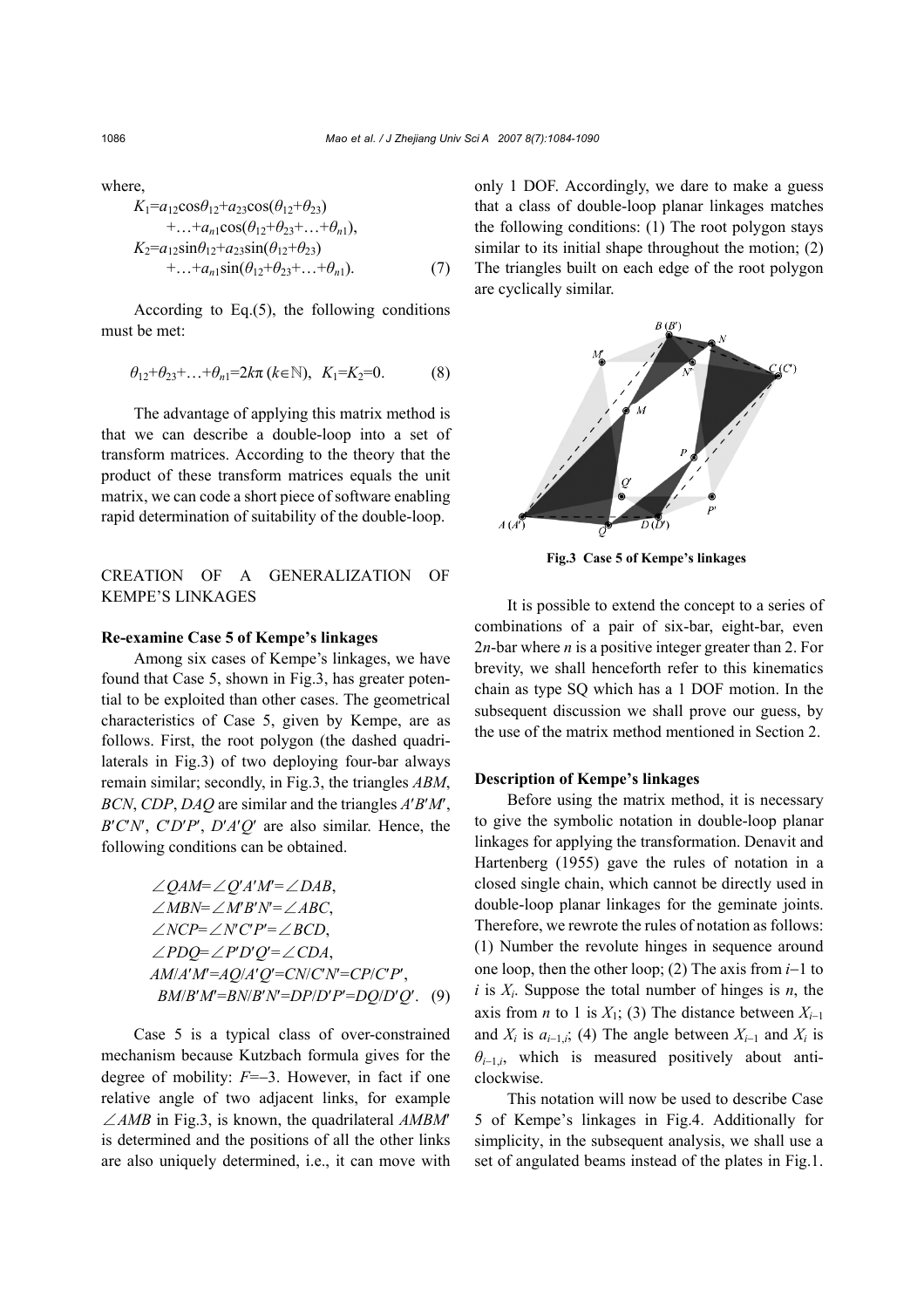The connections are located at exactly the same position as the original plates. The symbol  $\odot$  indicates the positions of hinges. Note that 2 and 10 are used to describe the same hinge, the same with 4 and 12, 6 and 14, 8 and 16.

From Eq.(9), the relationship of all angles and lengths of bars in Fig.4 can be shown in Fig.5. Note that we respectively denoted the supplementary angles of  $\angle DAB$ ,  $\angle ABC$ ,  $\angle BCD$  and  $\angle CDA$  as  $\alpha$ ,  $\beta$ ,  $\gamma$ and  $\delta$ . Geometrically we have

$$
\alpha + \beta + \gamma + \delta = 2\pi. \tag{10}
$$



**Fig.4 Symbolic notations in double-loop planar linkages**



**Fig.5** The value of each  $a_{i-1,i}$  and  $\theta_{i-1,i}$  in Case 5 of Kempe's **linkages** 

Therefore, the values of each  $a_{i-1,i}$  and  $\theta_{i-1,i}$  in Case 5 of Kempe's linkages can be shown in Table 1.

Substituting the values of every  $a_{i-1,i}$  and  $\theta_{i-1,i}$ into Eq.(8) yields

$$
\theta_{12}+\theta_{23}+\ldots+\theta_{n1}=-2(\alpha+\beta+\gamma+\delta)=-4\pi.
$$

| $\theta_{i-1,i} = \theta_{16,1}$ |                 |                              |                                 |
|----------------------------------|-----------------|------------------------------|---------------------------------|
| $a_{i-1,i}$                      | Value           | $\theta_{i-\underline{1},i}$ | Value                           |
| $a_{1,2}$                        | $ml_1$          | $\theta_{1,2}$               | $-(\alpha+\lambda_2+\lambda_4)$ |
| $a_{2,3}$                        | ml <sub>2</sub> | $\theta_{2,3}$               | $\lambda_1 + \lambda_2$         |
| $a_{3,4}$                        | nl <sub>2</sub> | $\theta_{3,4}$               | $-\beta$                        |
| $a_{4,5}$                        | $nl_1$          | $\theta_{4,5}$               | $-(\lambda_1 + \lambda_2)$      |
| $a_{5,6}$                        | $pl_1$          | $\theta_{5,6}$               | $-\gamma$                       |
| $a_{6,7}$                        | pl <sub>2</sub> | $\theta_{6,7}$               | $\lambda_1 + \lambda_2$         |
| $a_{7,8}$                        | ql <sub>2</sub> | $\theta_{7,8}$               | $-\delta$                       |
| $a_{8,9}$                        | $ql_1$          | $\theta_{8,9}$               | $-(\lambda_1+\lambda_2)$        |
| $a_{9,10}$                       | $ml_3$          | $\theta_{9,10}$              | $-(\alpha-\lambda_2-\lambda_4)$ |
| $a_{10,11}$                      | $ml_4$          | $\theta_{10,11}$             | $-(\lambda_3+\lambda_4)$        |
| $a_{11,12}$                      | $nl_4$          | $\theta_{11,12}$             | $-\beta$                        |
| $a_{12,13}$                      | $nl_3$          | $\theta_{12,13}$             | $\lambda_3 + \lambda_4$         |
| $a_{13,14}$                      | $pl_3$          | $\theta_{13,14}$             | $-\gamma$                       |
| $a_{14,15}$                      | $pl_4$          | $\theta_{14,15}$             | $-(\lambda_3 + \lambda_4)$      |
| $a_{15,16}$                      | $ql_4$          | $\theta_{15,16}$             | $-\delta$                       |
| $a_{16,1}$                       | $ql_3$          | $\theta_{16,1}$              | $\lambda_3 + \lambda_4$         |

**Table 1** The value of  $a_{i-1,i}$  and  $\theta_{i-1,i}$  ( $i=17, a_{i-1,i}=a_{16,1}$ , *θi*−**1,***i***=***θ***16,1)**

So the first condition in Eq.(8) has been met. Moreover, we have

$$
K_{1} = l_{1}[m\cos(\alpha+\lambda_{2}+\lambda_{4})+n\cos(\alpha+\beta+\lambda_{2}+\lambda_{4})
$$
  
+ $p\cos(\alpha+\beta+\gamma+\lambda_{2}+\lambda_{4})+q\cos(\alpha+\beta+\gamma+\delta+\lambda_{2}+\lambda_{4})]$   
+ $l_{2}[m\cos(\alpha-\lambda_{1}+\lambda_{4})+n\cos(\alpha+\beta-\lambda_{1}+\lambda_{4})$   
+ $p\cos(\alpha+\beta+\gamma-\lambda_{1}+\lambda_{4})+q\cos(\alpha+\beta+\gamma+\delta-\lambda_{1}+\lambda_{4})]$   
+ $l_{3}[m\cos\alpha+n\cos(\alpha+\beta)+p\cos(\alpha+\beta+\gamma)$   
+ $q\cos(\alpha+\beta+\gamma+\delta)]+l_{4}[m\cos(\alpha+\lambda_{3}+\lambda_{4})$   
+ $n\cos(\alpha+\beta+\lambda_{3}+\lambda_{4})+p\cos(\alpha+\beta+\gamma+\lambda_{3}+\lambda_{4})$   
+ $q\cos(\alpha+\beta+\gamma+\delta+\lambda_{3}+\lambda_{4})]=0,$   
 $K_{2}=-l_{1}[m\sin(\alpha+\lambda_{2}+\lambda_{4})+n\sin(\alpha+\beta+\lambda_{2}+\lambda_{4})$   
+ $p\sin(\alpha+\beta+\gamma+\lambda_{2}+\lambda_{4})+q\sin(\alpha+\beta+\gamma+\delta+\lambda_{2}+\lambda_{4})]$   
- $l_{2}[m\sin(\alpha-\lambda_{1}+\lambda_{4})+n\sin(\alpha+\beta-\lambda_{1}+\lambda_{4})$   
+ $p\sin(\alpha+\beta+\gamma-\lambda_{1}+\lambda_{4})+q\sin(\alpha+\beta+\gamma+\delta-\lambda_{1}+\lambda_{4})]$   
- $l_{3}[m\sin\alpha+n\sin(\alpha+\beta)+p\sin(\alpha+\beta+\gamma+\delta-\lambda_{1}+\lambda_{4})]$   
- $l_{4}[m\sin(\alpha+\lambda_{3}+\lambda_{4})+n\sin(\alpha+\beta+\lambda_{3}+\lambda_{4})$   
+ $p\sin(\alpha+\beta+\gamma+\lambda_{3}+\lambda_{4})+q\sin(\alpha+\beta+\gamma+\delta+\lambda_{3}+\lambda_{4})]=0.$  (11)

It must be noted that  $\lambda_1$ ,  $\lambda_2$ ,  $\lambda_3$ ,  $\lambda_4$  are a group of linearly dependent variables which demonstrates type SQ has a DOF motion. It is easy to know the sufficient condition of Eq. $(11)$  is the following condition:

$$
ml\cos(\alpha+\varepsilon)+nl\cos(\alpha+\beta+\varepsilon)+pl\cos(\alpha+\beta+\gamma+\varepsilon)+ql\cos(\alpha+\beta+\gamma+\delta+\varepsilon)=0,ml\sin(\alpha+\varepsilon)+nl\sin(\alpha+\beta+\varepsilon)+pl\sin(\alpha+\beta+\gamma+\varepsilon)+ql\sin(\alpha+\beta+\gamma+\delta+\varepsilon)=0.
$$
 (12)

where  $\varepsilon$  is variable angle. Evidently, Eq.(12) is true if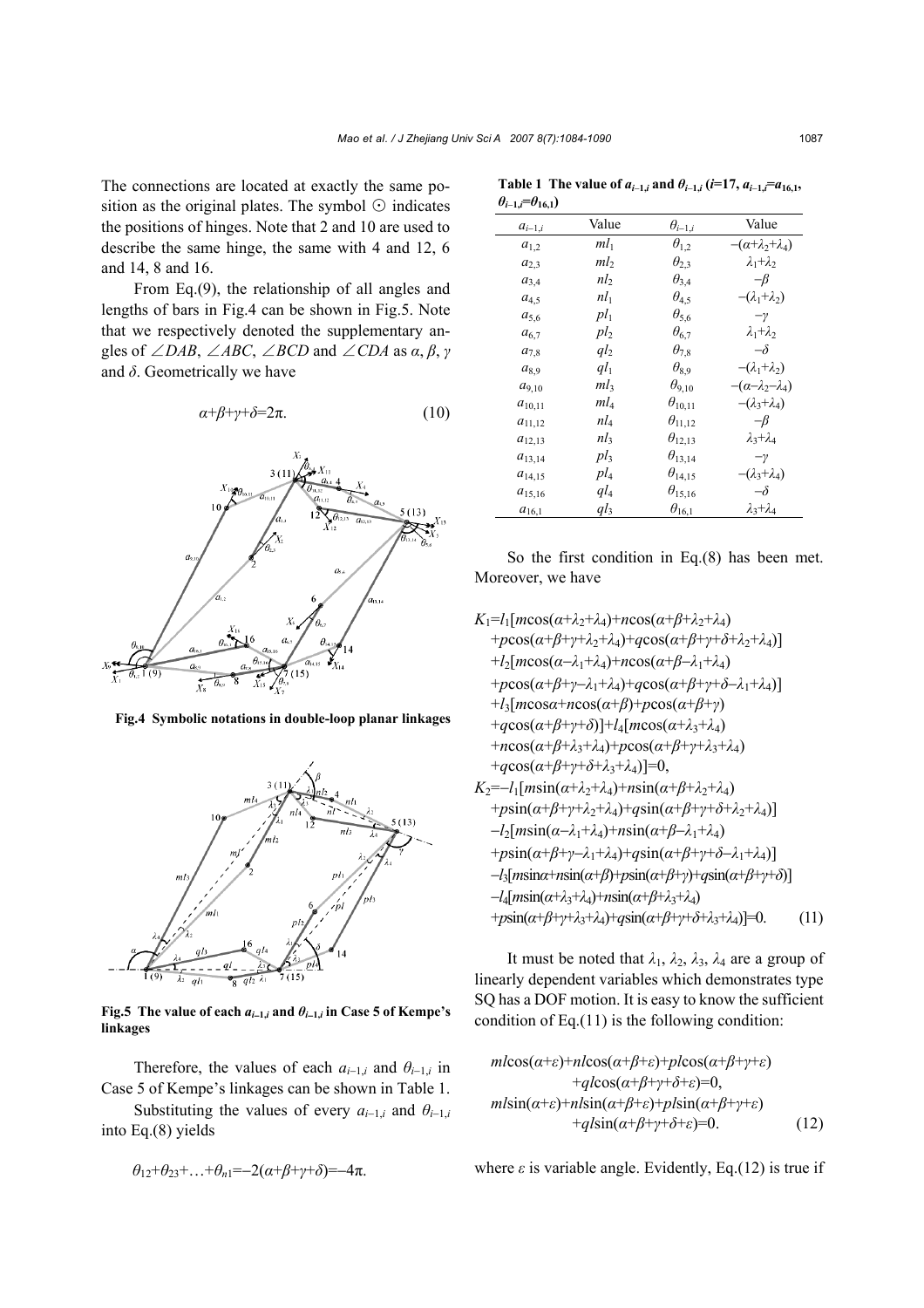we explain it in vector space.

Assume that we have found four vectors *AB*, *BC*, *CD* and *DA*, which are shown in Fig.6 and expressed in Eq.(13):

*AB*=*ml*(icos( $α+ε$ )+jsin( $α+ε$ )), *BC*=*nl*(icos( $\alpha$ +*β*+*ε*)+jsin( $\alpha$ +*β*+*ε*)), *CD*=*pl*(icos(*α*+*β*+*γ*+*ε*)+jsin(*α*+*β*+*γ*+*ε*)), *DA*= $ql(i\cos(\alpha+\beta+\gamma+\delta+\varepsilon)+j\sin(\alpha+\beta+\gamma+\delta+\varepsilon))$ , (13)



**Fig.6 Four closed vectors**

From Fig.6, we know that *ABCD* is a closed quadrilateral, which leads to

$$
AB+BC+CD+DA=0.
$$
 (14)

Substituting Eq. $(13)$  into Eq. $(14)$ , Eq. $(12)$  can be obtained, which indicates we have  $K_1 = K_2 = 0$  in Case 5 of Kempe's linkages. That means, the second condition in Eq.(8) has been met, too. Hence, according to Denavit and Hartenberg's standard approach to the analysis of linkages, we can prove all double-loop planar linkages have one DOF.

#### **A generalization of Kempe's linkages**

From Section 3.2, for a group of closed vectors, the conditions similar to Eq.(12) can be always obtained:

$$
m_1 \cos(\alpha_1 + \varepsilon) + m_2 \cos(\alpha_1 + \alpha_2 + \varepsilon) + ... + m_i \cos(\alpha_1 + \alpha_2 + ... + \alpha_i + \varepsilon) = 0,
$$
  

$$
m_1 \sin(\alpha_1 + \varepsilon) + m_2 \sin(\alpha_1 + \alpha_2 + \varepsilon) + ... + m_i \sin(\alpha_1 + \alpha_2 + ... + \alpha_i + \varepsilon) = 0.
$$
 (15)

Consequently, a generalization of Kempe's linkages can be derived from the root polygon. Now let us show how to construct a general type SQ.

For *n* even and greater than 2: (1) draw an arbitrary *n*-sided root polygon, for instance a closed vector hexagon shown in Fig.7a which satisfies Eq.(15), (2) choose four suitable angles,  $\lambda_1$ ,  $\lambda_2$ ,  $\lambda_3$ ,  $\lambda_4$ , and (3) construct similar triangles on the sides of the root polygon in the pattern of Fig.7b. In this case, the pattern using  $\lambda_1$ ,  $\lambda_2$ , closes up with triangles only on one side of each edge of the root polygon, and the pattern using  $\lambda_3$ ,  $\lambda_4$ , fills in the other triangles.



**Fig.7 A generalization of Kempe's linkage in the even case. (a) An arbitrary root polygon; (b) Constructional pattern**

For *n* odd and greater than 1: similarly, (1) draw an arbitrary *n*-sided root polygon, for instance a closed vector pentagon shown in Fig.8a which satisfies Eq.(15), (2) choose two suitable angles,  $\lambda_1$ ,  $\lambda_2$ , and (3) construct similar triangles on the sides of the root polygon alternating in the pattern of Fig.8b. In the odd case, the pattern, by sequence as shown in Fig.8b, using just  $\lambda_1$ ,  $\lambda_2$ , fills in all inner and outer triangles before closing up. It must be pointed out that all quadrilaterals are similar parallelograms which were found by You and Pellegrino (1997).

The most symmetric linkage, Hoberman linkage as shown in Fig.9a, also belongs to the generalization of Kempe's linkages, whose triangles are all equal. It is the most special case in type SQ for  $\lambda_1 = \lambda_2 = \lambda_3 = \lambda_4$ . As an extension of this concept, the Elliptic-like linkage shown in Fig.9b can be built which is also highly symmetric.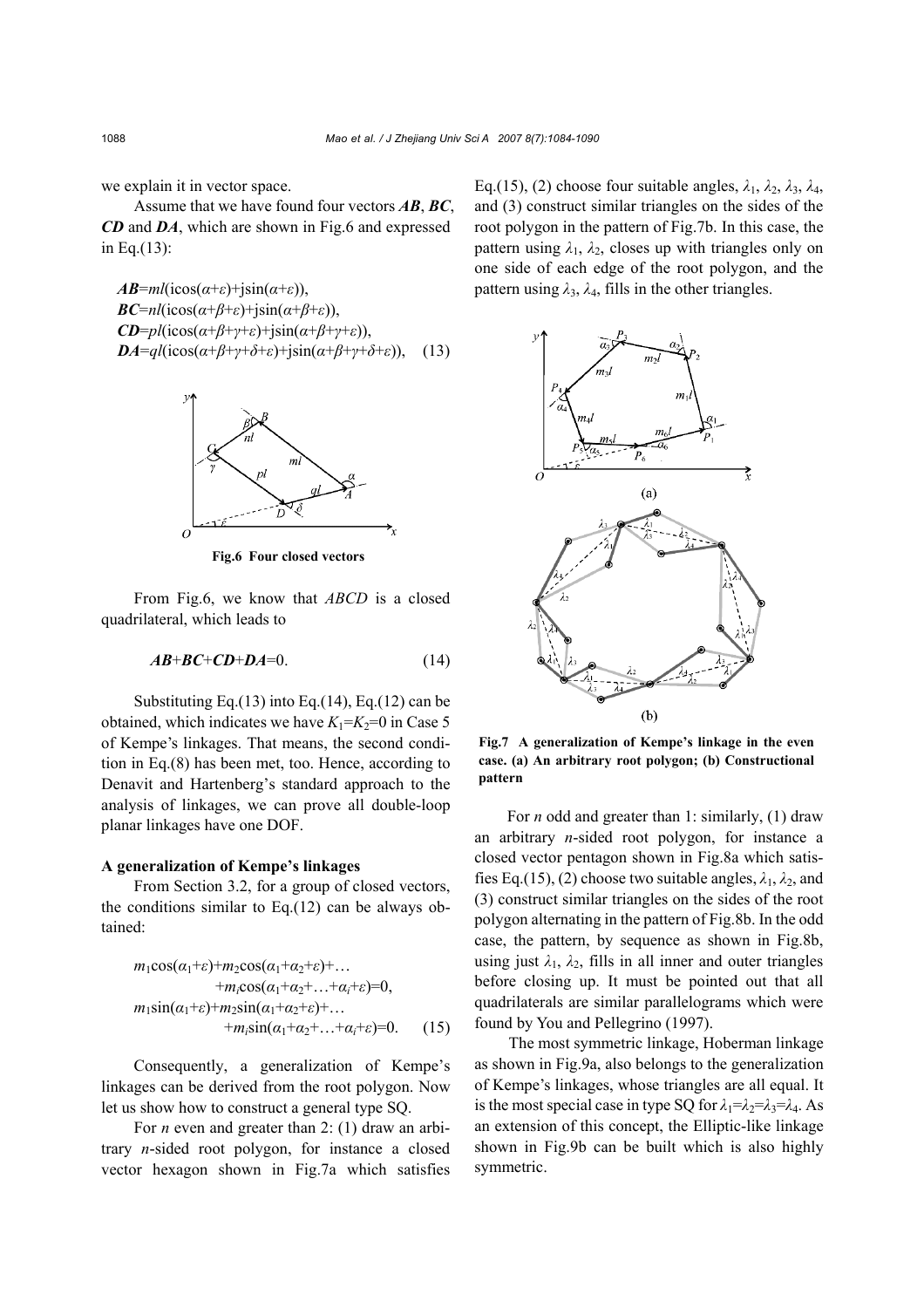

**Fig.8 A generalization of Kempe's linkage in the odd case. (a) An arbitrary root polygon; (b) Constructional pattern**



**Fig.9 Highly symmetrical linkages. (a) Hoberman linkage; (b) Elliptic-like linkage**

By now, the guess in Section 3.1 has been totally confirmed. Physical models built to demonstrate all of the extended concepts have shown that the above derivation is valid and the new mechanisms are correct, which is shown in Fig.10. Following the geometrical conditions of type SQ, the model consists of double-loop six-bar linkages made of red and blue Perspex. With a single degree of freedom, these models can move perfectly well as expected, which make them ideal for use as foldable structures.



**Fig.10 (a)~(c) Motion sequence of a model consisting of double-loop six-bar linkages**